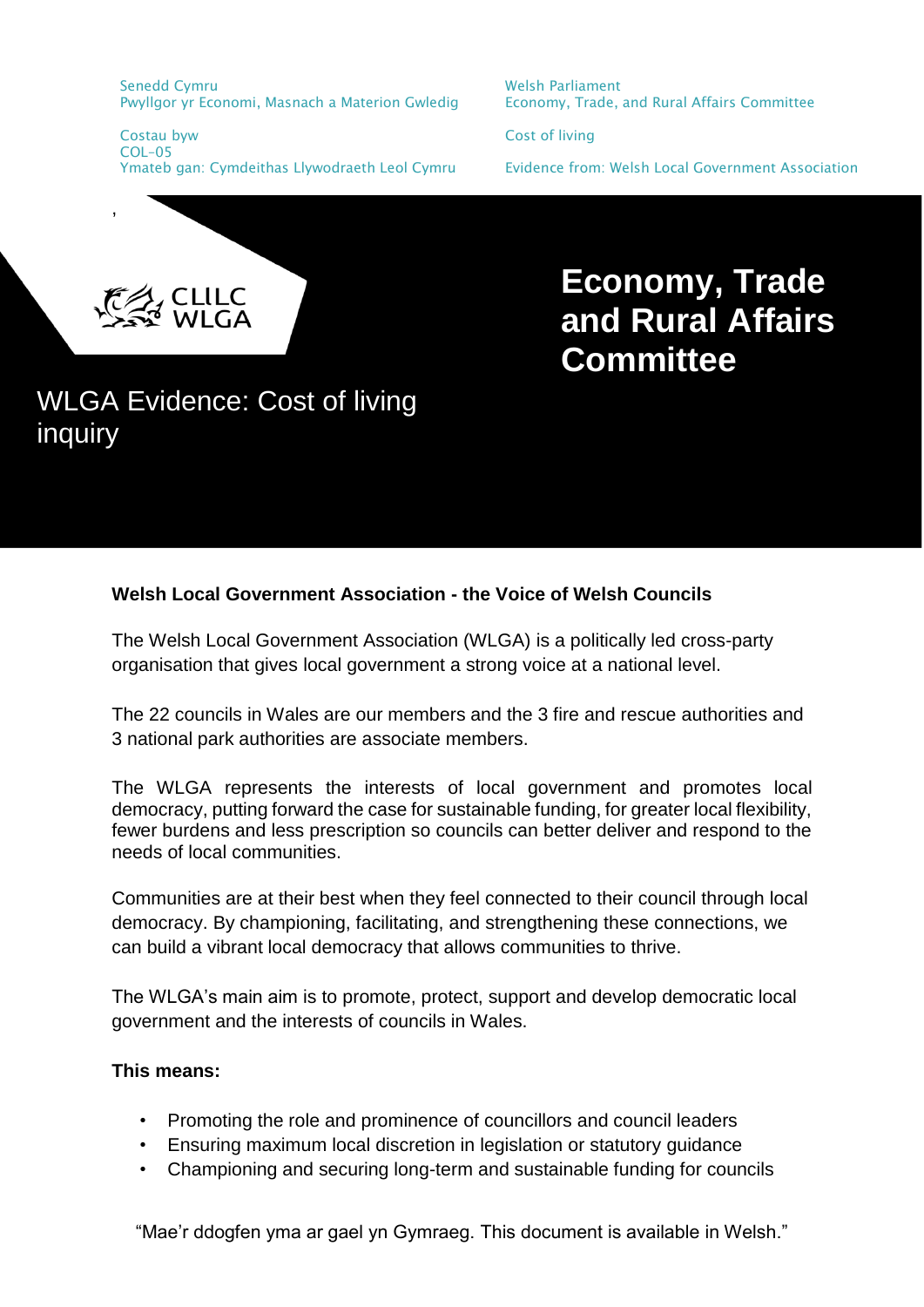

- Promoting and supporting sector-led improvement
- Encouraging a vibrant local democracy, promoting greater diversity
- Supporting councils to effectively manage their workforce

#### **Introduction**

- 1. The WLGA welcomes the opportunity to submit views in response to the Economy, Trade and Rural Affairs committee's call for evidence for its inquiry into the cost of living in Wales. Given the timing of the Inquiry, it is an officer response drawing on discussions with Members prior to the recent local government elections. The WLGA's political spokespersons will not be confirmed until the WLGA Annual General Meeting on 24<sup>th</sup> June. Therefore, the views expressed in this submission may be subject to change.
- 2. Whilst the inquiry is focused on the economic impact of the increasing cost of living there is, of course, a social impact on individuals, families and their communities and in terms of the overall level of poverty. From a local government perspective, those impacts have to be addressed alongside the economic ones.
- 3. Comments are provided below on each of the main lines of inquiry.

#### **What are the likely economic impacts of the cost of living crunch?**

- 4. The economy is shaped by the amount and nature of spending that takes place. There are 'winners and losers' whenever spending patterns change. When costs of goods and services increase, that can be the result of an increase in the cost of inputs. Alternatively, it can reflect a market position where suppliers can raise prices and demand is 'inelastic', so people have little choice other than to continue to buy. Unless income levels are rising too, then an increase in expenditure in one area will result in a decrease in other areas.
- 5. One of the main contributors to the current cost of living crisis is the price of energy. Household energy bills are set to rise by a further 40% in October on top of April's record 54% increase. In this case, input costs are rising and demand is relatively inelastic. As a result, an increasing percentage of individuals' disposable income is tied up in paying their energy bills, leaving less money for other types of spending. The impacts of Brexit are still working their way through the system. Even though a trade deal was agreed between the UK and the EU, non-tariff barriers cause delivery delays and add to costs. The impact of Covid-19 and the situation in Ukraine have added to the cocktail of factors impacting on supply chains, making many goods and services more expensive.
- 6. Choices for some may involve not taking an overseas holiday or taking fewer, less expensive ones or eating out less. For others it may mean deferring expenditure and not buying now in the hope the situation will improve. For many, on low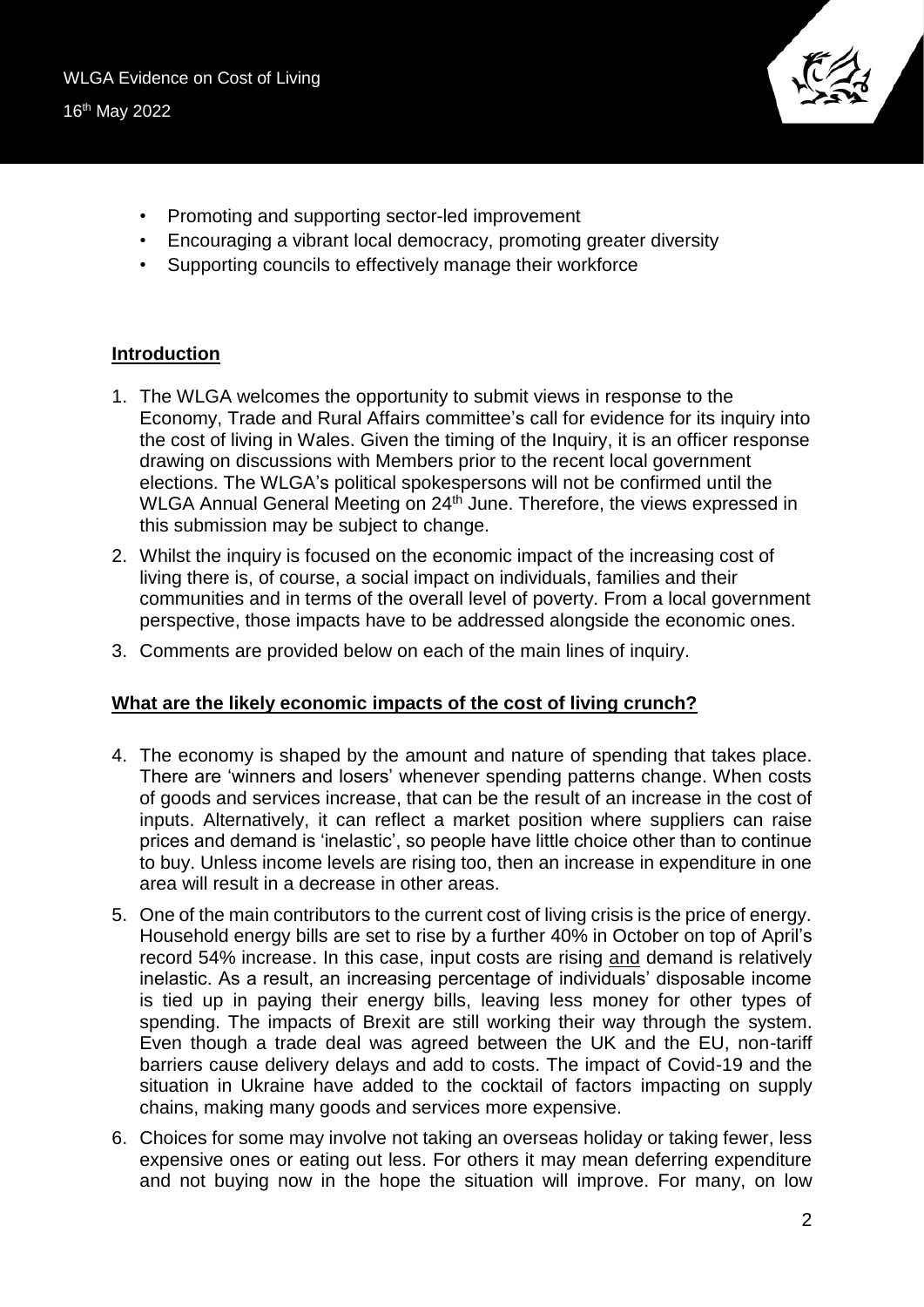

incomes, energy costs are accounting for a disproportionate and growing share of their household budget. For these individuals and families, the cost of living crisis is having a significant impact and it can mean having to choose between cutting back on heating and eating, or other essentials. Many thousands of people and families will be forced into poverty as a result.

- 7. As consumers reduce their spending, it has knock-on effects. So, travel operators/agents may see reduced bookings, hotels and restaurants may have lower levels of demand, sales of a range of products from cars to household goods may dip. Businesses involved in these areas will suffer reduced income and may therefore make lower profits or even a loss. That can force them to consider raising prices and/or take cost-cutting measures. With labour often the main cost for businesses, it could result in staff being made redundant or losing overtime opportunities and so on. That, in turn, reduces the wages available to households to make purchases, leading to a further round of reduced spending. Even if other jobs are available (and vacancies are high at present) many require relatively low skills and offer lower rates of pay, resulting overall in a net loss of available disposable income.
- 8. In some cases, businesses will fail as they see their demand drop to the point where costs are no longer covered. This is a major issue in some town centres, already affected by increased use of online shopping and the growth of home working during the pandemic. For large energy intensive business in Wales which are particularly vulnerable to the increasing cost of inputs, their extensive service and supply chains will suffer should any major closures occur. Although unemployment is currently relatively low, if the current economic conditions continue the possibility of rising unemployment cannot be ruled out – a point recognised recently by the Bank of England.
- 9. With inflation already rising and forecast to go higher still, the combination of reduced incomes and higher prices is creating the cost-of-living squeeze. Inevitably, that will exert upward pressure on wage demands. Unless there is an increase in productivity, any increase in wages will add to cost pressures in the economy, further feeding inflation in an upward spiral and exacerbating the situation of those on the lowest incomes already struggling to make ends meet. The worst-case scenario would be a return to stagflation  $-$  a combination of high unemployment and high inflation.
- 10.For councils, there are direct economic impacts, not only in terms of wage pressures (see below) but also for services that are heavy users of fuel – such as waste/recycling collection services and winter maintenance. Councils are also under pressure in relation to home to school transport contracts, with some operators are handing contracts back because rising fuel costs have made their operations unprofitable.
- 11.Whilst the economic impacts are covered above, there are also the implications for individuals, families and communities. Increased demands on a range of social services inevitably follow, with issues of homelessness, mental health, substance misuse and child and family pressures. The Trussell Trust reported that its food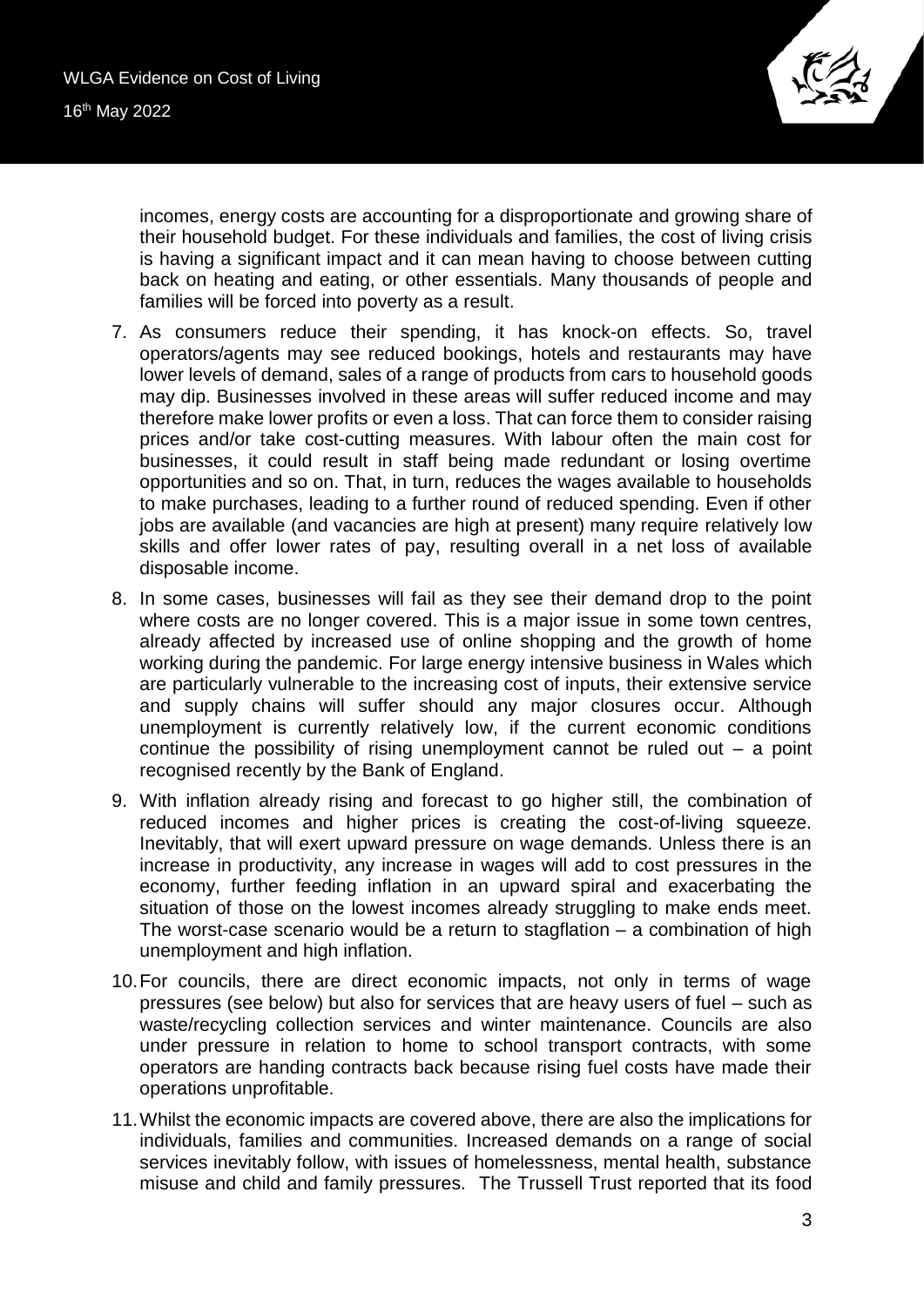

banks across Wales saw an 8% increase in emergency food parcels delivered to people in crisis in the year to March 2021. More recent reports suggest that the numbers having to use food banks, including many people in work, are continuing to rise. In such cases, the extended provision of free school meals can play an important part in helping to maintain nutrition amongst children. The emergence, and planned growth of reuse and repair facilities can play a role in helping families to tackle rising costs, whilst also helping to encourage a more circular, sustainable economy.

12.Meanwhile, though, there are risks of exploitation of those most impacted by the rise in the cost of living as they look for ways to ease their own economic situations. This could lead to increased 'cuckooing' or other criminal exploitation such as county lines, or people being coerced into trading their bodies to cover rent or access essential goods or food. Whilst this may provide some temporary relief from the *economic* pressure on individuals it comes at a *social* cost in terms of their own personal safety and that of their families and potentially communities.

#### **How are cost of living pressures affecting the workforce, and how are different groups within the workforce being affected?**

- 13.Many of the comments above apply in relation to the impact on the workforce. In particular, rising energy costs affect not only those who have to travel to and whilst in work (incurring higher fuel prices) but also those who are now working partly or fully from home (experiencing increasing heating and electricity costs).
- 14.As well as pushing for higher wages, unions are making the case that the current HMRC mileage rate of 45 pence per mile for cars and goods vehicles on the first 10,000 miles travelled (25 pence over 10,000 miles) is not enough to recompense staff for the use of their vehicles. That rate has not changed since April 2011 while, they argue, petrol prices have increased by 14.6% and insurance prices by 27.7%.
- 15.They believe that this, on top of the wider cost-of-living crisis, is becoming untenable for ordinary workers. Staff who use their car for work often have no choice in the matter and the increase in fuel costs is impacting on their disposable income – especially in rural areas. This includes workers who need to drive between clients, such as domiciliary care workers, district nurses and mental health, substance misuse and homelessness services who reach some of the most chaotic and vulnerable in communities.
- 16.Groups of workers on lower incomes are disproportionately affected by cost of living pressures as their essential and unavoidable costs make up a larger percentage of their total income. Many jobs in the tourism and hospitality sector could be at risk if 'belt-tightening' results in reduced demand. However, at present the sector is actually struggling to fill posts which are often part-time and seasonal, with many filled by European workers who are not returning in the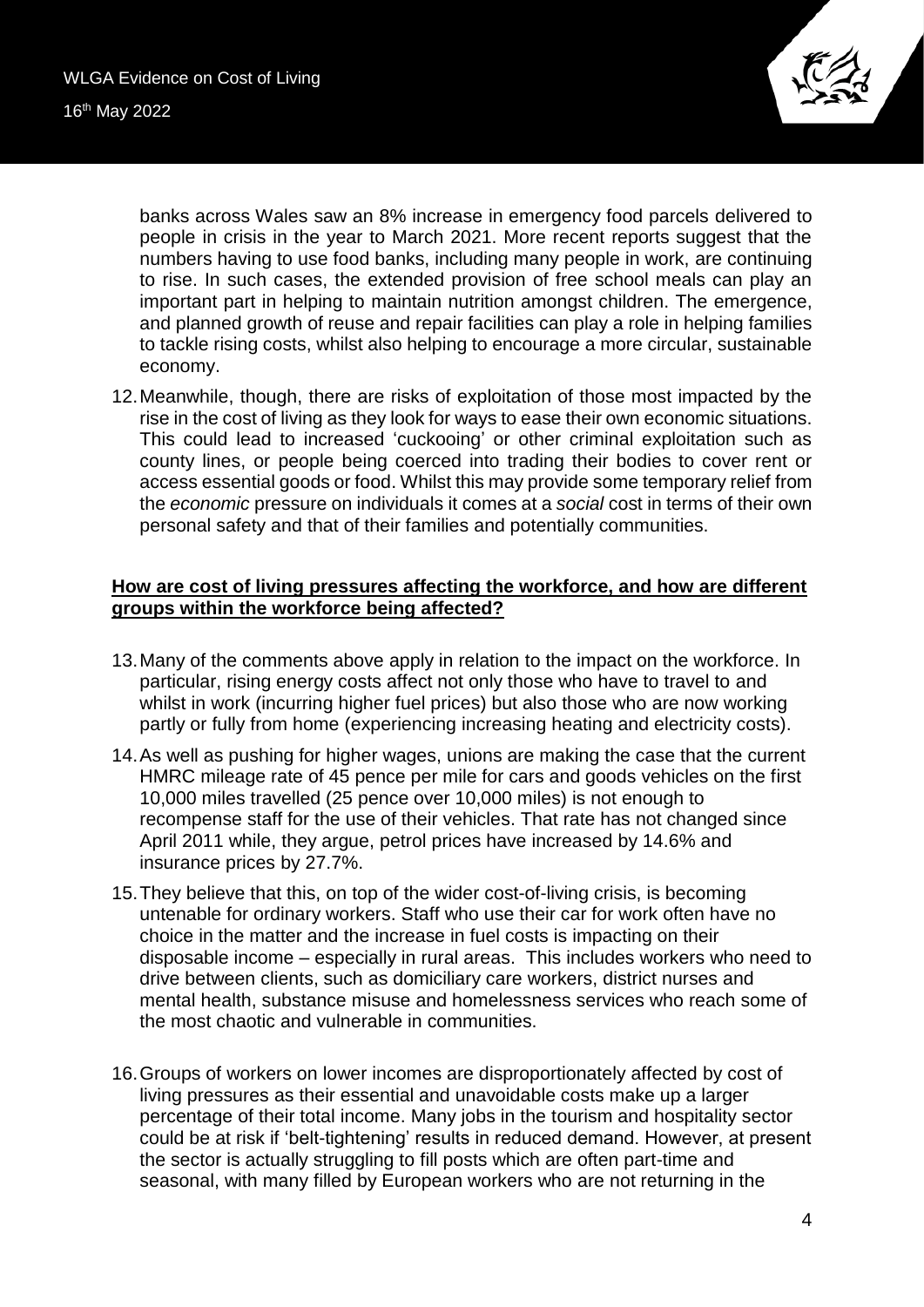

same numbers number since Brexit and Covid. A similar shortage is affecting some parts of the agricultural sector. The social care sector and many organisations involved in community safety are also struggling with recruitment.

#### **How are cost of living challenges impacting upon businesses and economic sectors, and how are businesses responding to these?**

- 17.Businesses are being impacted from a number of directions simultaneously, with many facing pressures of rising material and energy costs, rising wage and other remuneration demands and reducing sales and incomes. In some cases, as noted above, and compounding the cost of living situation, they have lost access to sources of labour they have relied upon previously and are having to raise wages to attract workers.
- 18.As inflationary pressure mounts, we have seen interest rates rising, the fourth and most recent rise from 0.75 to 1.0%, which is the highest level for 13 years. If businesses put prices up to protect their profit margins, and workers demand wage increases due to rising process, the Office of Budget Responsibility has said that UK interest rates could rise as high as 3.5%.
- 19.The low cost of borrowing up until now has enabled businesses to invest but if it starts to rise it could deter or postpone planned investments, suggesting that the impact could have long term implications for economic activity.

#### **How are rural communities being affected by the cost of living crunch, and to what extent are the pressures they face different to urban areas?**

- 20.The cost of living crisis is exacerbated in rural areas for a number of reasons, First, there is already a 'rural premium' due to the additional distances goods have to travel to get to remote locations and/or the distance consumers have to travel to access goods or services. As fuel costs escalate, the cost of a round trip can make the journey cost prohibitive.
- 21.Secondly, a higher percentage of properties in rural areas are off-grid, with an estimated third of homes not having a mains gas supply. This causes them to rely on other heating sources such as oil (28% of rural dwellings). The price of oil has been rising dramatically and has virtually doubled in the time since Russia invaded Ukraine. Whilst there has been a price cap on electricity and gas prices, oil heating has not benefitted from such protection. Furthermore, solid wall buildings found in many rural locations cannot benefit from cavity insulation. It is no surprise, then, that NEA Action for Warm Homes reports that household in rural Wales are twice as likely to be in fuel poverty as urban Welsh households.
- 22.Thirdly, agriculture remains a vitally important sector for rural economies with many other businesses relying on farming activity as a source of income. Agriculture has been particularly hard hit by cost increases. As well as the impact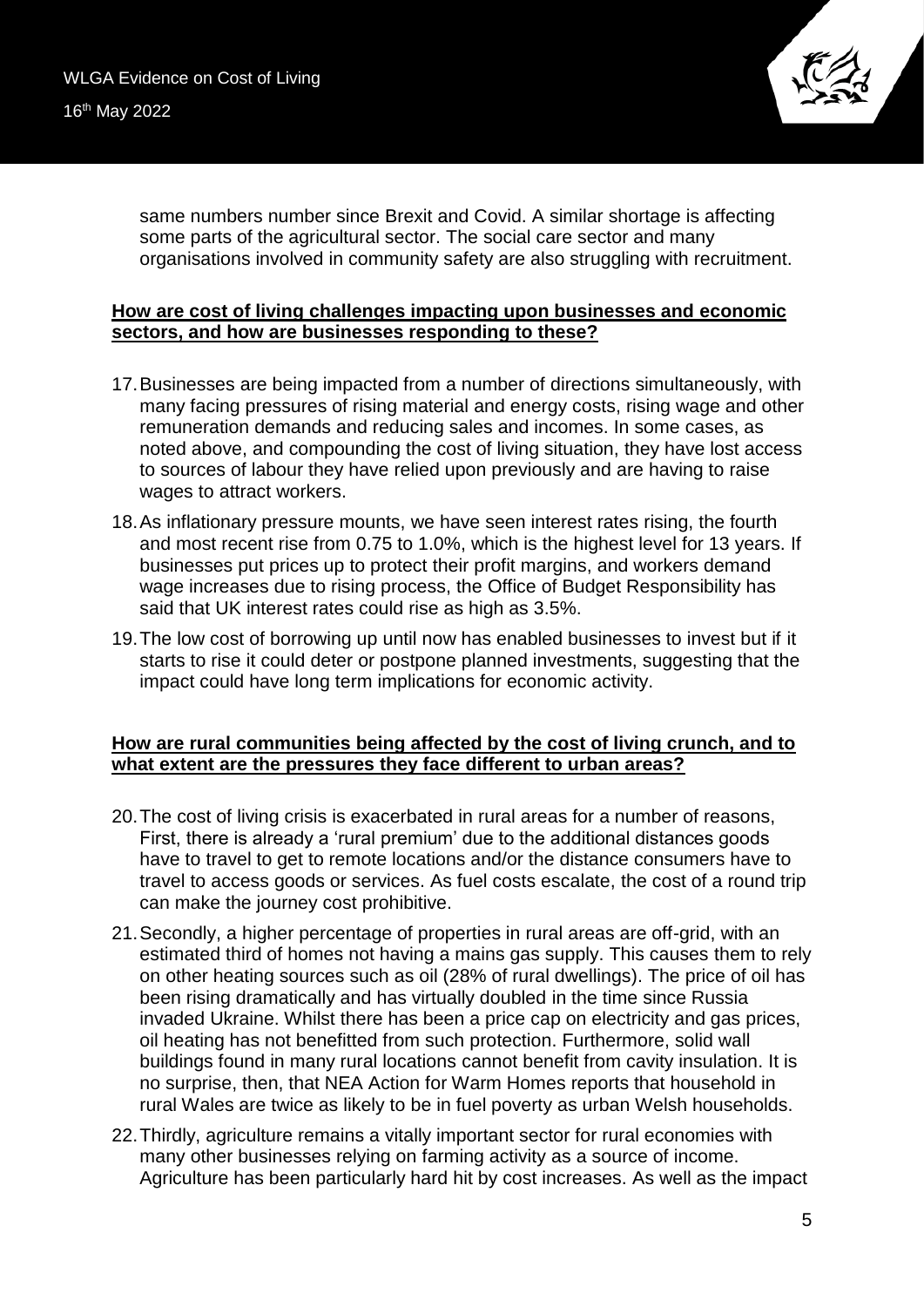

of increasing fuel costs, fertiliser prices have increased by over 50% to record levels, caused by increases in the cost of gas and supply chain issues and shortages. The conflict in the Ukraine has worsened the situation. Animal feed is also reported to have increased by 60% over the past two years. Meanwhile, labour shortages have created difficulties for some farming operations too, creating upwards pressure on wages.

- 23.As all these costs increase, the viability of farms is undermined. Fears over loss of EU funding and exports and the impact of the nation-wide nitrate vulnerable zone (NVZ) regulations add to the pressure on farmers trying to sustain their operations. Spending cutbacks by farmers then have a negative multiplier effect on the wider local economy.
- 24.Finally, the incidence of second homes in rural areas has added to the cost of living squeeze by making property unaffordable for many local residents. Those who are able buy at higher prices then have to bear high mortgage costs which immediately reduce their disposable income before trying to manage all the other cost increases.

#### **How effective are the support measures that the Welsh and UK governments have put in place, and what further support might be needed over the coming months?**

- 25.There have been various measures introduced in an attempt to alleviate the cost of living pressure on households. The Senedd itself has recently produced a useful guide for constituents identifying and summarising all of the support available from both the UK and Welsh Governments and utility companies, as well as signposting to sources of advice and assistance - [support-with-cost-of](https://research.senedd.wales/media/043aeteo/support-with-cost-of-living-pressures-eng.pdf)[living-pressures-eng.pdf \(senedd.wales\).](https://research.senedd.wales/media/043aeteo/support-with-cost-of-living-pressures-eng.pdf)
- 26.The UK Government's main initiative to address rising energy bills is a package of support known as the Energy Bills Rebate. This provides a £200 discount on domestic electricity bills that will need to be repaid over a five-year period, a £150 non-repayable council tax rebate for households in council tax bands A to D and a discretionary fund to assist those households in need but not eligible for the council tax rebate. This package of support is in addition to the Household Support Fund announced in September 2021 (with consequential funds for Wales) to support those households most in need of help with significantly rising living costs.
- 27.There have been calls for the UK Government to go further and provide other forms of support. This includes the suggestion of a windfall tax on energy companies who are currently making substantial profits from the rising prices. The revenue generated from such a tax could then be used to soften the impact on low income households. There have also been calls on UK Government to rethink its approach to Universal Credit.
- 28.The Welsh Government's support extends across a range of financial assistance targeted at lower income households. Local authorities have worked with the